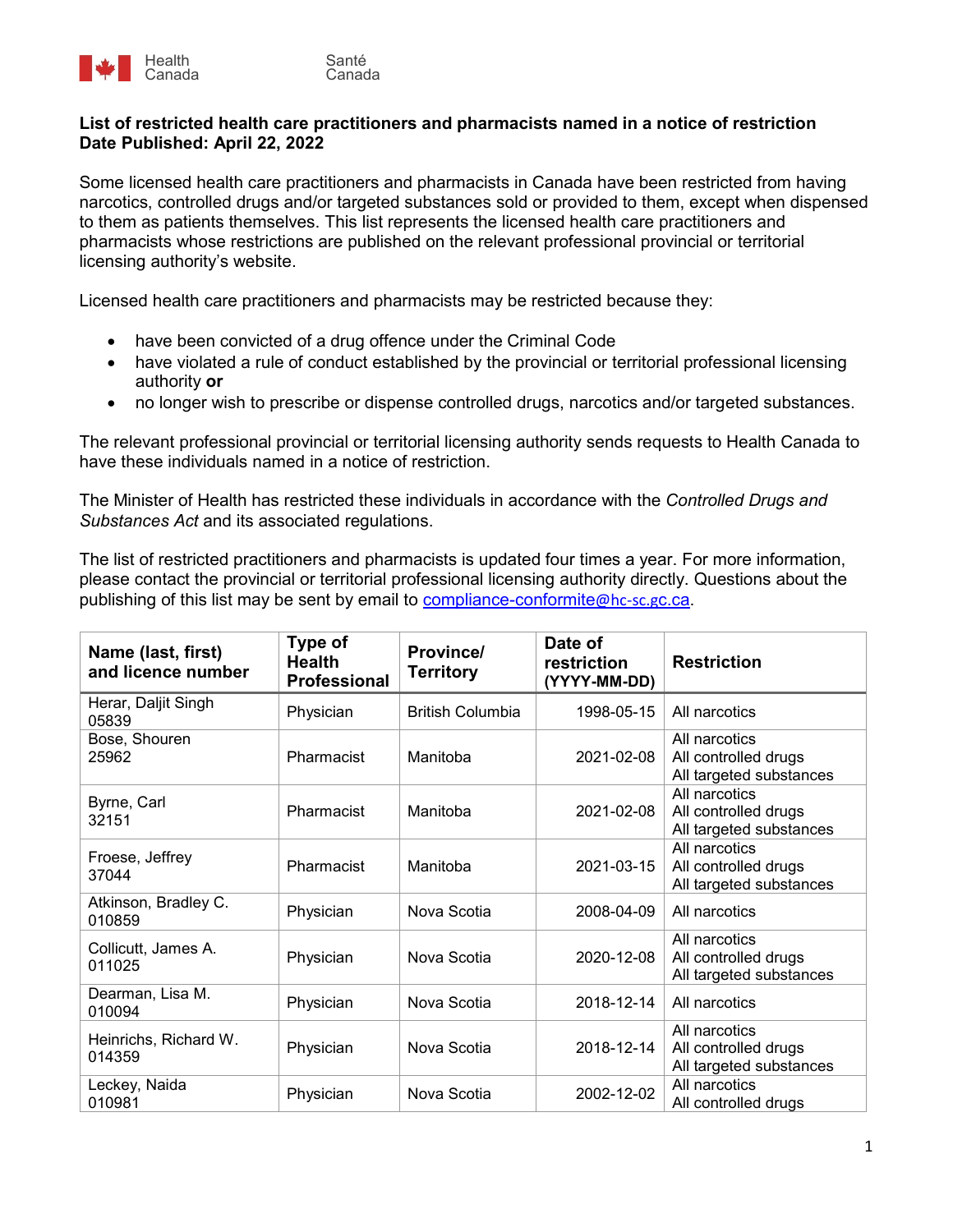| Russell, David<br>010543                    | Physician    | Nova Scotia | 2004-07-22 | All narcotics<br>All controlled drugs                            |
|---------------------------------------------|--------------|-------------|------------|------------------------------------------------------------------|
| Allen, John D.<br>5935                      | Veterinarian | Ontario     | 2013-01-21 | All narcotics<br>All controlled drugs<br>All targeted substances |
| Bagley, Voyle<br>76957                      | Dentist      | Ontario     | 2022-03-10 | All narcotics<br>All controlled drugs<br>All targeted substances |
| Baranick, Peter Paul<br>31037               | Physician    | Ontario     | 2015-07-03 | All narcotics<br>All controlled drugs<br>All targeted substances |
| Barrett, David J.<br>80252                  | Physician    | Ontario     | 2020-12-08 | All narcotics<br>All controlled drugs<br>All targeted substances |
| Bertothy, Christine<br>60174                | Physician    | Ontario     | 2020-10-28 | All narcotics<br>All controlled drugs<br>All targeted substances |
| Boulos Shahira S.<br>78383                  | Physician    | Ontario     | 2020-02-21 | All narcotics<br>All controlled drugs<br>All targeted substances |
| Bromberg, Rudy M<br>94834                   | Physician    | Ontario     | 2020-02-21 | All narcotics<br>All controlled drugs<br>All targeted substances |
| Chan, Raymond King Hei<br>70909             | Physician    | Ontario     | 2012-12-17 | All narcotics<br>All controlled drugs<br>All targeted substances |
| Esmond, John Edward<br>68057                | Physician    | Ontario     | 2022-03-08 | All narcotics<br>All controlled drugs<br>All targeted substances |
| Fabisiak, Krzysztof<br>Janusz<br>62857      | Physician    | Ontario     | 2022-03-11 | All controlled drugs<br>All targeted substances                  |
| Gaskin, Anne Marie<br>65101                 | Physician    | Ontario     | 2017-06-08 | All narcotics<br>All controlled drugs<br>All targeted substances |
| Gebien, Darryl Jordan<br>90299              | Physician    | Ontario     | 2022-03-08 | All narcotics<br>All controlled drugs<br>All targeted substances |
| Ghali, Robert J.<br>70287                   | Physician    | Ontario     | 2019-07-04 | All narcotics<br>All controlled drugs<br>All targeted substances |
| Gill, Paramjit<br>75152                     | Physician    | Ontario     | 2016-06-16 | All narcotics<br>All controlled drugs<br>All targeted substances |
| Gibb, Robert Alan<br>31786                  | Physician    | Ontario     | 2021-12-27 | All narcotics<br>All controlled drugs<br>All targeted substances |
| Goldfinger, Morris<br>30126                 | Physician    | Ontario     | 2021-12-27 | All narcotics<br>All controlled drugs<br>All targeted substances |
| Gorczynski, Reginald<br>Mieczyslaw<br>61102 | Physician    | Ontario     | 2016-08-11 | All narcotics<br>All controlled drugs<br>All targeted substances |
| Graham, Caroline Hart<br>60958              | Physician    | Ontario     | 2011-09-08 | All narcotics<br>All controlled drugs<br>All targeted substances |

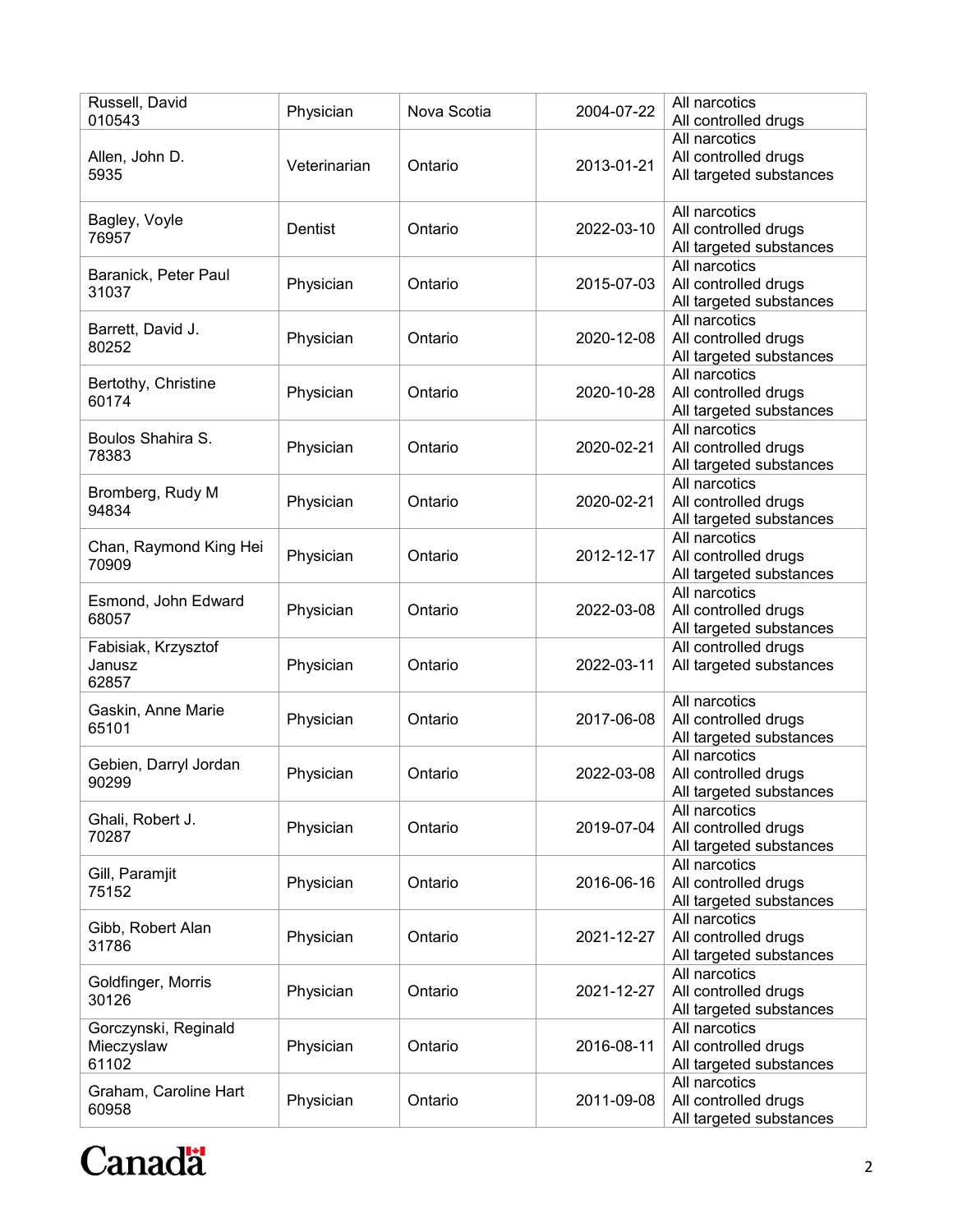| Grosser, Norman<br>22724                  | Physician | Ontario | 1986-07-28 | All narcotics<br>All controlled drugs                            |
|-------------------------------------------|-----------|---------|------------|------------------------------------------------------------------|
| Hanna, Magdy Messiha<br>68359             | Physician | Ontario | 2022-03-08 | All narcotics<br>All controlled drugs<br>All targeted substances |
| Hassan, Ali Nabeel<br>69649               | Physician | Ontario | 2012-06-27 | All narcotics<br>All controlled drugs<br>All targeted substances |
| Hassell, Christopher<br>Hilton<br>30937   | Physician | Ontario | 2014-11-20 | All narcotics<br>All controlled drugs<br>All targeted substances |
| Haukioja, Ari H.O.<br>27405               | Physician | Ontario | 2015-09-14 | All narcotics<br>All controlled drugs<br>All targeted substances |
| Havey, Thomas C.<br>90791                 | Physician | Ontario | 2020-02-21 | All narcotics<br>All controlled drugs<br>All targeted substances |
| Hulley, Susan Jacqueline<br>65576         | Physician | Ontario | 2009-08-07 | All narcotics                                                    |
| Hurmatov, Tetyana Y.<br>94532             | Physician | Ontario | 2018-07-20 | All narcotics<br>All controlled drugs<br>All targeted substances |
| Irwin, Paul Maxwell<br>57194              | Physician | Ontario | 2021-08-27 | All narcotics<br>All controlled drugs<br>All targeted substances |
| Jose, Peter Francisco<br>60832            | Physician | Ontario | 2015-12-07 | All narcotics<br>All controlled drugs<br>All targeted substances |
| Knight, Eric Alan<br>27179                | Physician | Ontario | 2022-03-08 | All narcotics                                                    |
| Latimer, Bradley R.<br>55521              | Physician | Ontario | 2020-12-24 | All narcotics<br>All controlled drugs<br>All targeted substances |
| Lee, Martin M.S.<br>61978                 | Physician | Ontario | 2015-06-16 | All narcotics<br>All controlled drugs<br>All targeted substances |
| Martinez, Lionel Gines<br>70956           | Physician | Ontario | 2022-03-08 | All narcotics                                                    |
| Matheson, Jeffrey Rice<br>Holmes<br>63625 | Physician | Ontario | 2022-03-08 | All narcotics<br>All controlled drugs<br>All targeted substances |
| Meloff, Keith Lyon<br>25167               | Physician | Ontario | 2014-10-15 | All narcotics<br>All controlled drugs<br>All targeted substances |
| Milo, Michael Edward<br>31275             | Physician | Ontario | 2015-01-26 | All narcotics                                                    |
| Mullan, Michael John<br>30366             | Physician | Ontario | 2010-09-02 | All narcotics<br>All controlled drugs<br>All targeted substances |
| Nadon, Dominique J<br>58539               | Physician | Ontario | 2022-03-08 | All narcotics                                                    |
| Nag, Sanjita<br>76153                     | Physician | Ontario | 2014-12-22 | All narcotics<br>All controlled drugs<br>All targeted substances |
| Newell, Emilie Novak<br>21709             | Physician | Ontario | 2011-12-21 | All narcotics<br>All controlled drugs<br>All targeted substances |

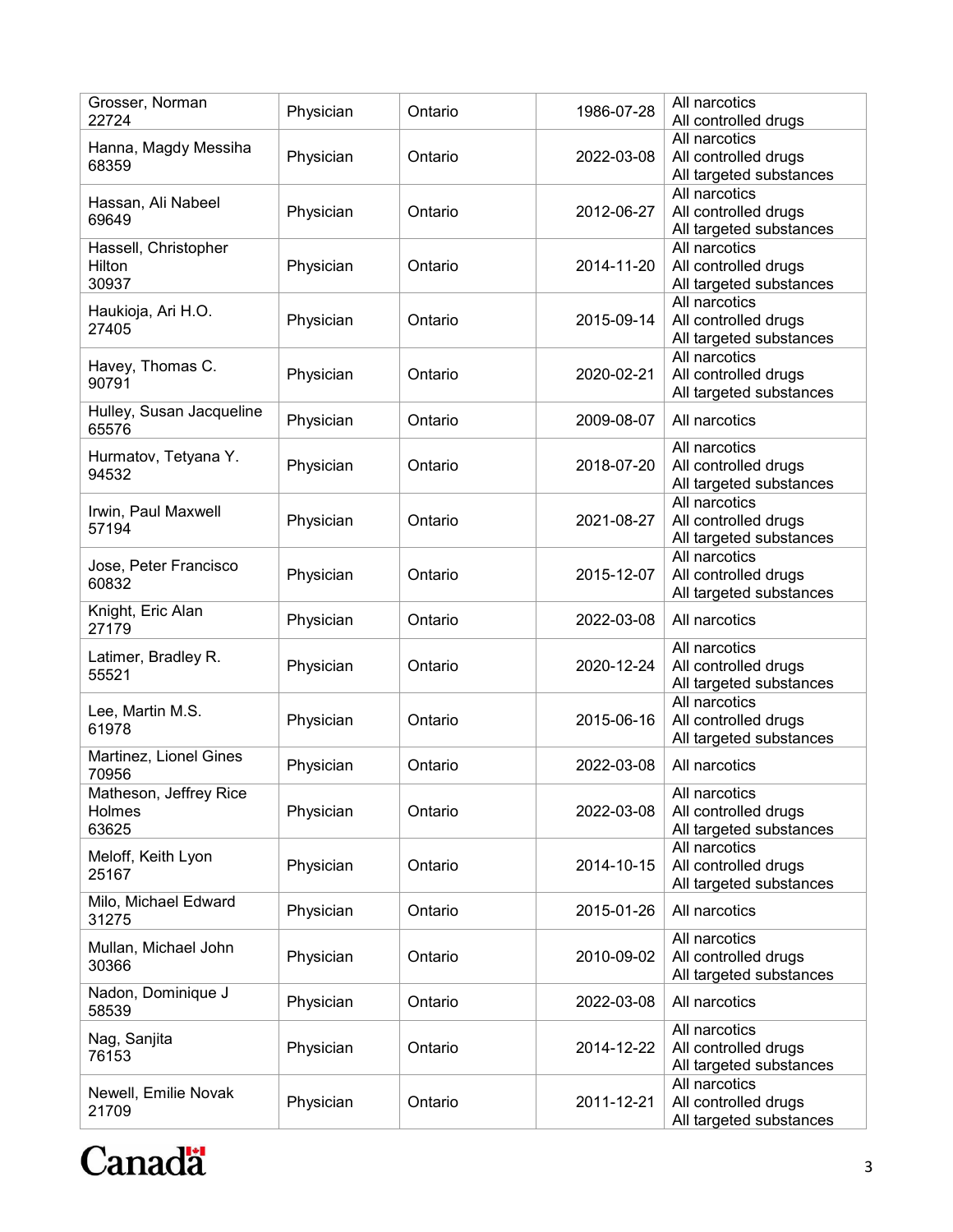| Parikh, Munjal Shirish<br>54874             | Physician | Ontario | 2021-12-27 | All narcotics<br>All controlled drugs<br>All targeted substances |
|---------------------------------------------|-----------|---------|------------|------------------------------------------------------------------|
| Photopoulos, George<br>62656                | Physician | Ontario | 2009-07-28 | All narcotics<br>All controlled drugs<br>All targeted substances |
| Pontarini, Galdino<br>30015                 | Physician | Ontario | 2011-09-08 | All narcotics<br>All controlled drugs<br>All targeted substances |
| Rai, Sherapartap Singh<br>87407             | Physician | Ontario | 2011-07-28 | All narcotics<br>All controlled drugs<br>All targeted substances |
| Ravindran, Mathura P.<br>92043              | Physician | Ontario | 2019-07-04 | All narcotics<br>All controlled drugs<br>All targeted substances |
| Redekopp, Alan Wayne<br>53503               | Physician | Ontario | 2022-03-08 | All narcotics<br>All controlled drugs<br>All targeted substances |
| Roy, William A.<br>23704                    | Physician | Ontario | 2018-12-14 | All narcotics<br>All controlled drugs<br>All targeted substances |
| Rubenstein, Morley<br>7283                  | Dentist   | Ontario | 2022-03-15 | All narcotics<br>All controlled drugs<br>All targeted substances |
| Salsberg, Michael<br>29169                  | Physician | Ontario | 2011-04-02 | All narcotics<br>All controlled drugs<br>All targeted substances |
| Seagrist, William Scott<br>53913            | Physician | Ontario | 2011-07-28 | All narcotics<br>All controlled drugs<br>All targeted substances |
| See, Hilario<br>70970                       | Physician | Ontario | 2016-11-18 | All narcotics<br>All controlled drugs<br>All targeted substances |
| Sheffield, Brian<br>24733                   | Physician | Ontario | 2022-03-08 | All narcotics<br>All controlled drugs<br>All targeted substances |
| Shiozaki, lan Kent<br>32551                 | Physician | Ontario | 2017-05-17 | All narcotics<br>All controlled drugs<br>All targeted substances |
| Skocylak, George W.<br>25693                | Physician | Ontario | 1991-05-06 | All narcotics<br>All controlled drugs                            |
| Syslak, Paul Henrik<br>82025                | Physician | Ontario | 2011-06-21 | All narcotics<br>All controlled drugs<br>All targeted substances |
| Thirlwell, Celeste Jean<br>76629            | Physician | Ontario | 2022-03-08 | All narcotics                                                    |
| Tiedje, Ingo Erich<br>Heinrich<br>26517     | Physician | Ontario | 2021-12-27 | All narcotics<br>All controlled drugs<br>All targeted substances |
| Vaiydanathan, Sammy<br>94400                | Physician | Ontario | 2022-03-08 | All narcotics<br>All controlled drugs<br>All targeted substances |
| Warren, John<br>22149                       | Physician | Ontario | 1976-05-12 | All narcotics                                                    |
| Watson, Christopher<br>Peter North<br>21002 | Physician | Ontario | 2018-09-21 | All narcotics<br>All controlled drugs<br>All targeted substances |